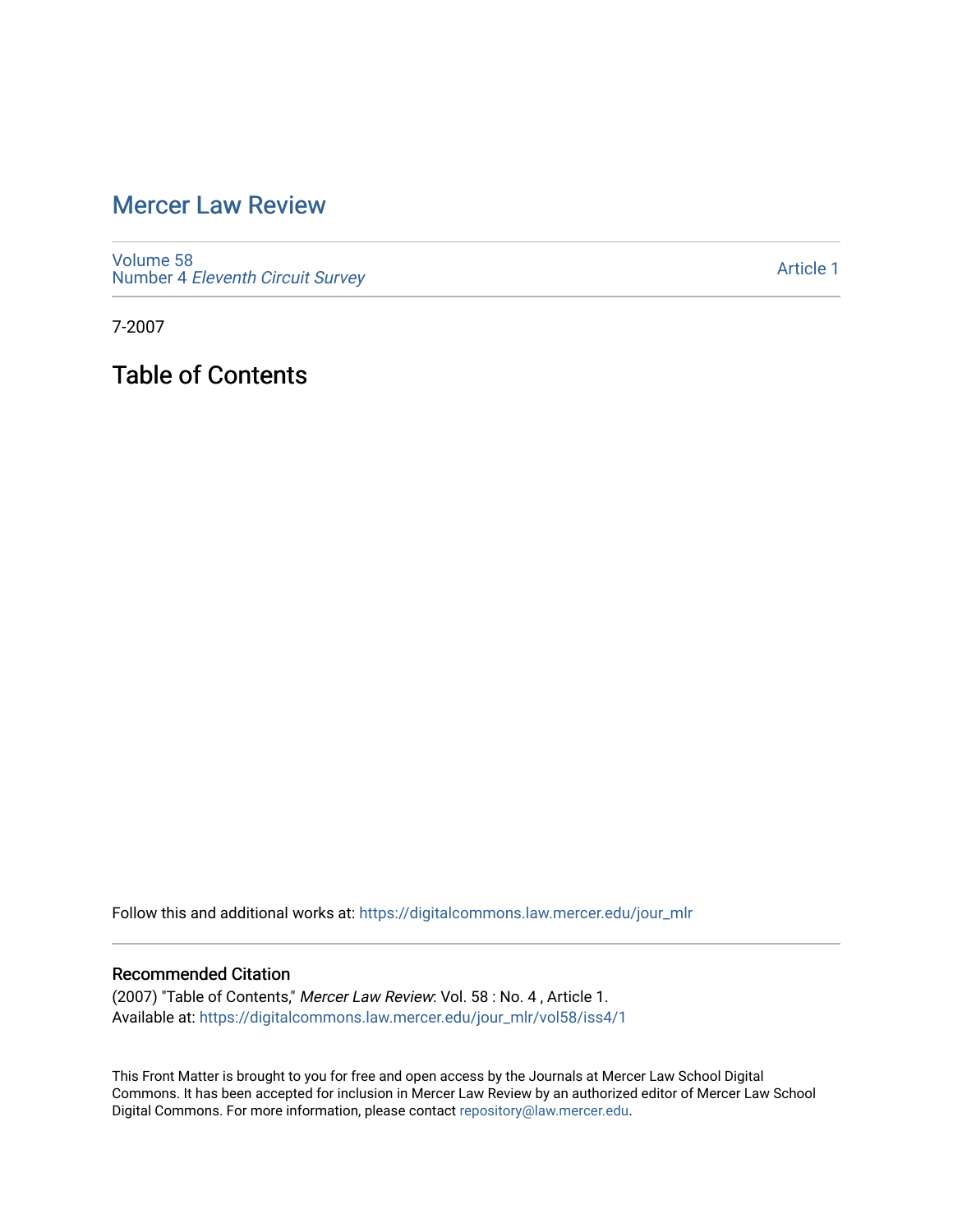# **TABLE OF CONTENTS**

# **ELEVENTH CIRCUIT SURVEY**

### **Articles**

| Admiralty  Robert S. Glenn, Jr.<br>Colin A. McRae<br>Jessica L. McClellan                            | 1113 |
|------------------------------------------------------------------------------------------------------|------|
| Appellate Practice and Procedure  K. Todd Butler                                                     | 1133 |
| Bankruptcy  Hon. James D. Walker, Jr.<br><b>Amber Nickell</b>                                        | 1145 |
| Class Actions  Thomas M. Byrne                                                                       | 1171 |
| Employment Discrimination  Peter Reed Corbin<br>John E. Duvall                                       | 1187 |
| Environmental Law  Travis M. Trimble                                                                 | 1203 |
| Evidence  Marc T. Treadwell                                                                          | 1219 |
| Federal Taxation  Michael H. Plowgian<br>Svetoslav S. Minkov<br>Mark S. Davis                        | 1243 |
| Intellectual Property  Laurence P. Colton<br>and the company<br>Nigamnarayan Acharya<br>John C. Bush | 1269 |
| Labor and Employment  W. Christopher Arbery<br>Valerie N. Njiiri                                     | 1295 |
| Trial Practice and Procedure  John O'Shea Sullivan<br>Ashby L. Kent                                  | 1315 |

 $\sim 10^7$ 

 $\ddot{\phantom{a}}$